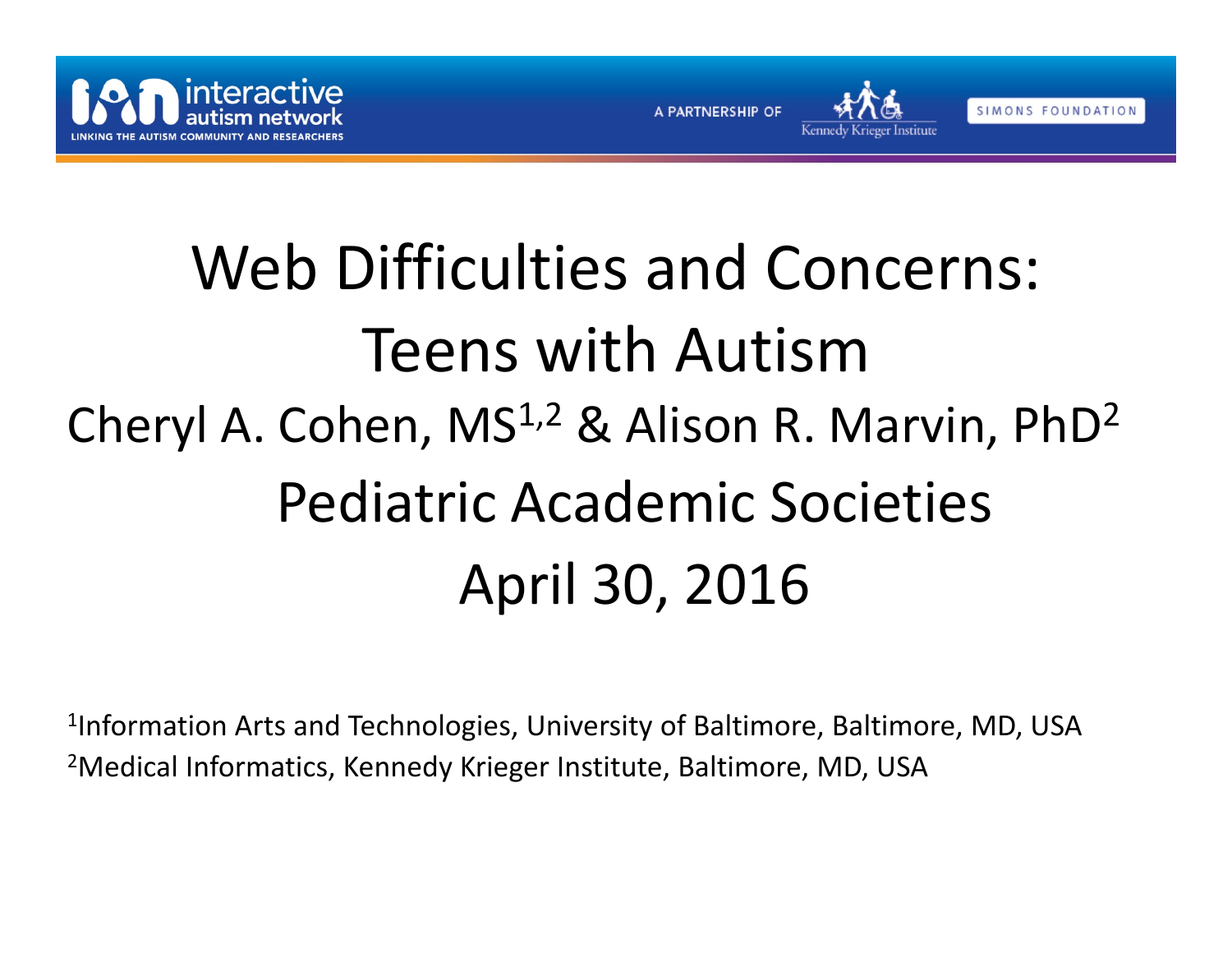





SIMONS FOUNDATION

#### Cheryl Cohen and Alison Marvin

#### **Have documented no financial relationships to disclose or Conflicts of Interest (COIs) to resolve.**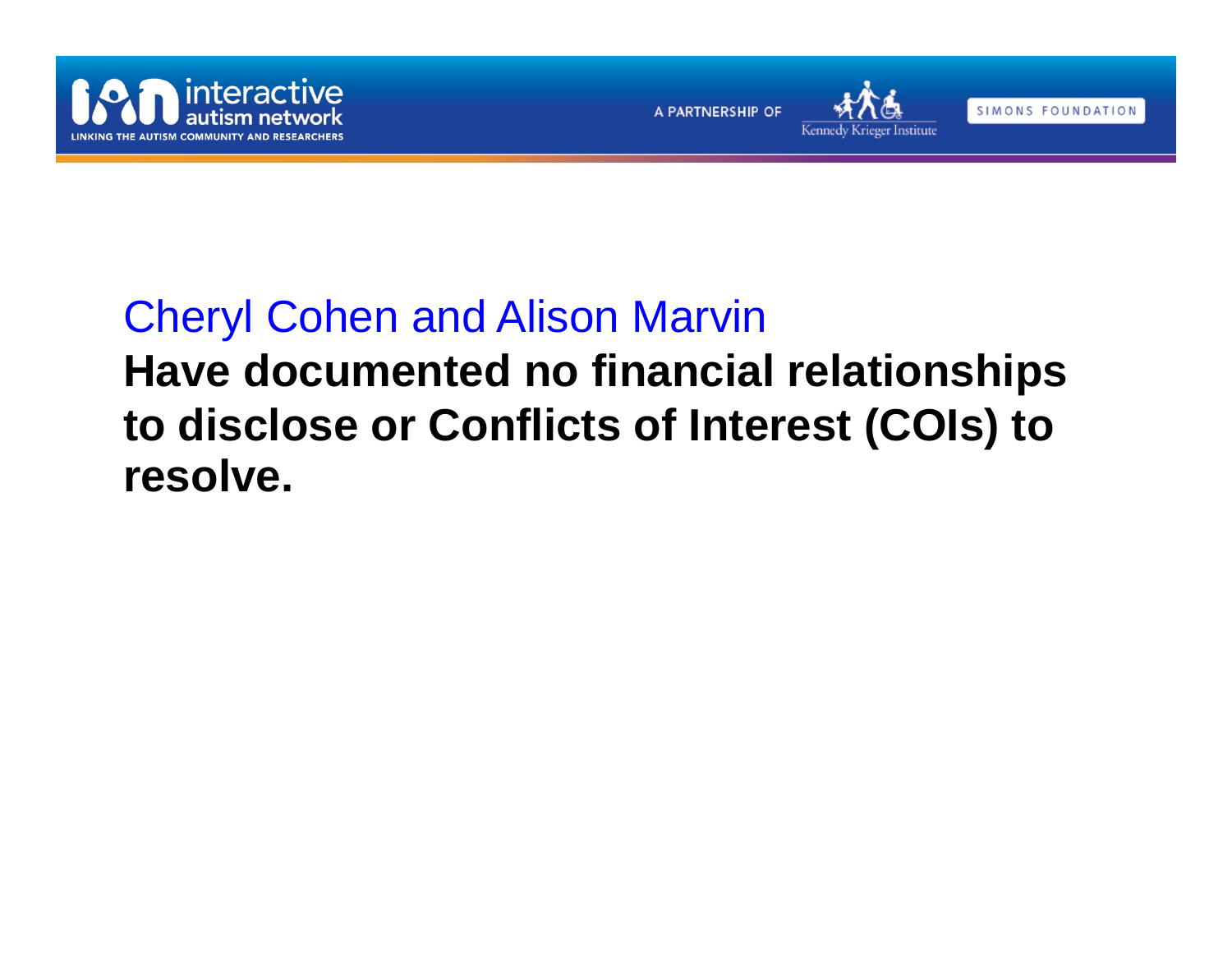



SIMONS FOUNDATION

## **Unapproved or Off Label Disclosures for**  Cheryl Cohen, Alison Marvin

**Presenter:** Cheryl Cohen has documented this presentation will not involve discussion of unapproved or off-label, experimental or investigational use.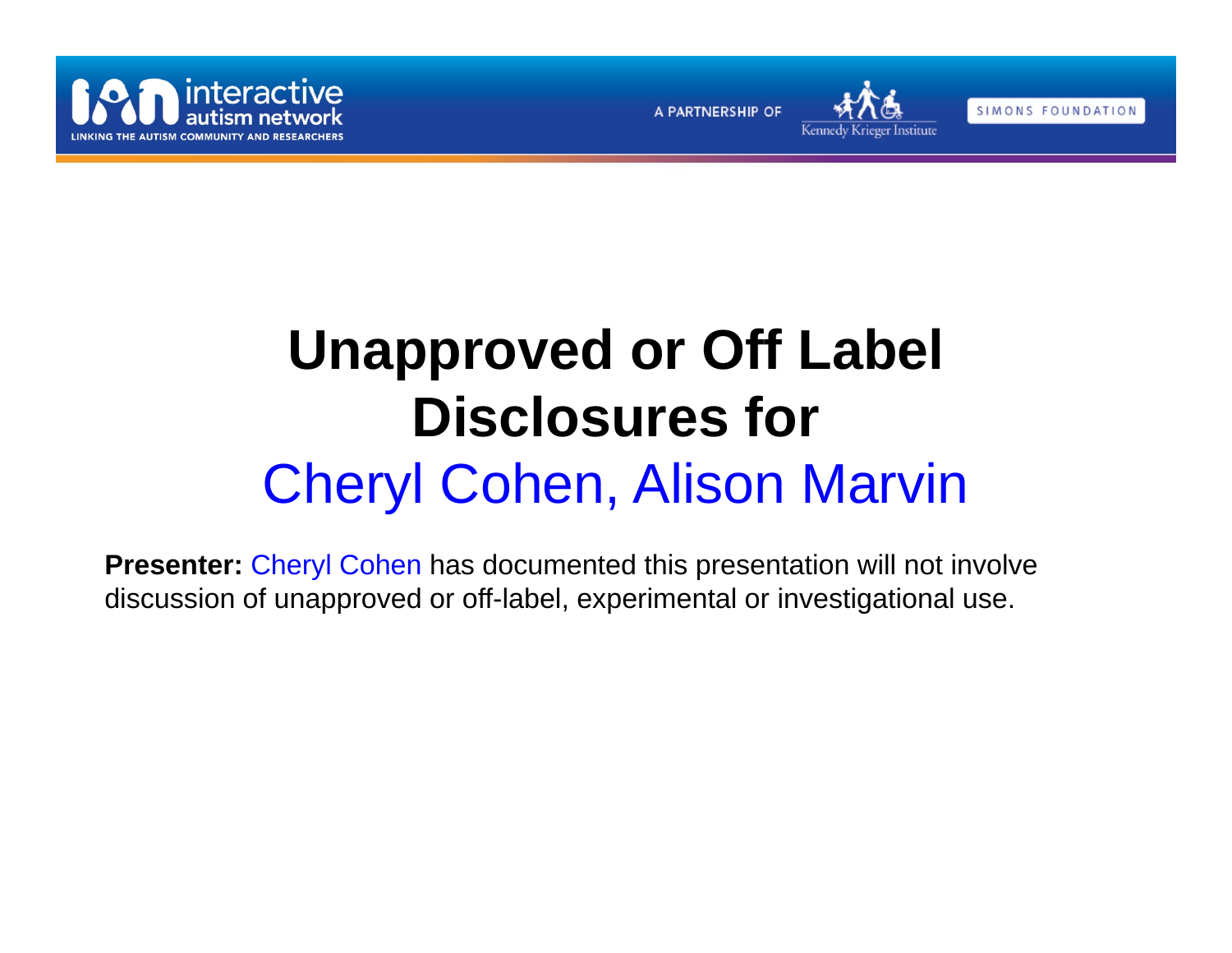

### Background What is Autism Spectrum Disorder (ASD)?

**A PARTNERSHIP OF** 

- Core characteristics include (DSM‐5, 2013):
	- Deficits in social communication and social interaction
	- – $-$  Restricted, repetitive patterns of behavior, interests, activities
	- –— Sensory over- or under- reactivity
- • Impairments in fine and gross motor skills, gait, and postural control common $\overline{4}$



SIMONS FOUNDATION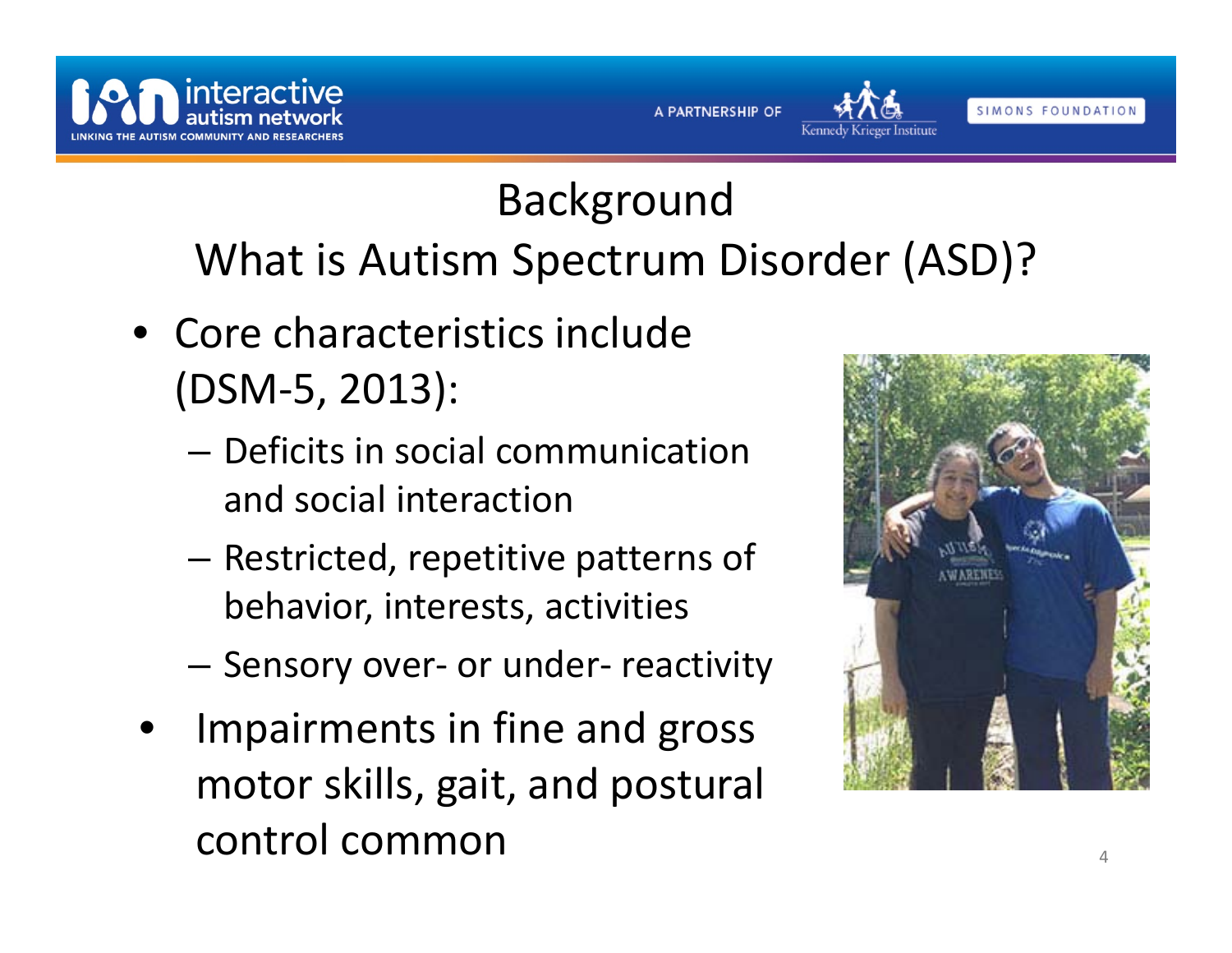

### Background Autism Spectrum Disorder (ASD)

A PARTNERSHIP OF

- Lifelong
- Prevalence is 1 in 68\* (1.1 million children in US)
- Males to females 4.5:1\*
- It's a spectrum
	- $\checkmark$  Non-verbal to verbal
	- $\checkmark$  44% have average or above average intellectual ability\*

#### NUMBER OF CHILDREN IDENTIFIED WITH ASD

Kennedy Krieger Institute

SIMONS FOUNDATION





Images courtesy CDC, 2016.

\*CDC, 2016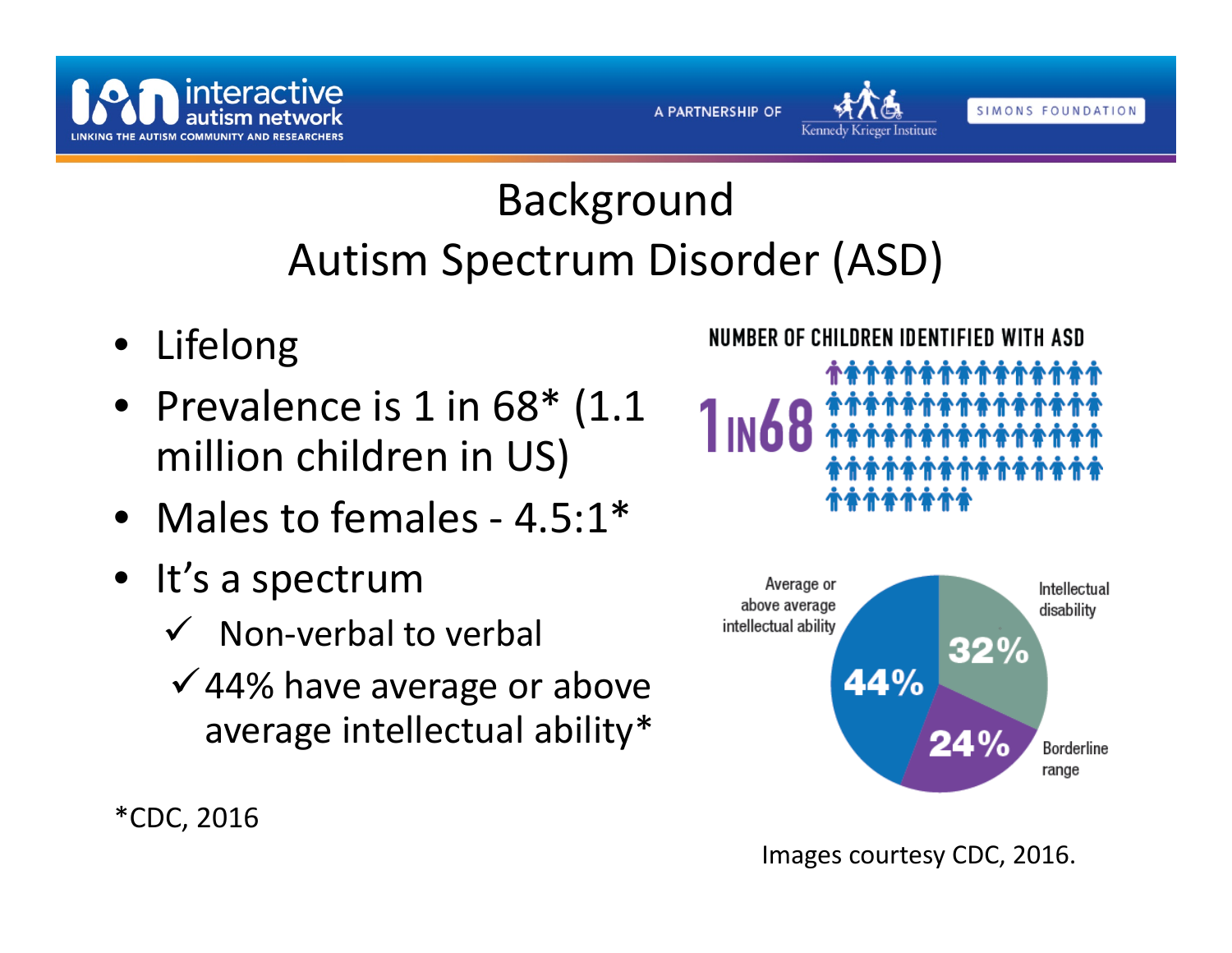





# Background

People with autism are not fully included in society.

Young adults and their parents reported\*:

- $\bullet$ **•** In the first years out of high school, more than 1/3<sup>rd</sup> in the US had no jobs and were not involved in higher education. Higher than rates for comparison disabilities.
- **Only 58%** had paying jobs into their 20s. Most jobs were low wage or part time. Lower than rates for comparison disabilities.
- •**Vocational skills** most important services needed

\*Roux, 2015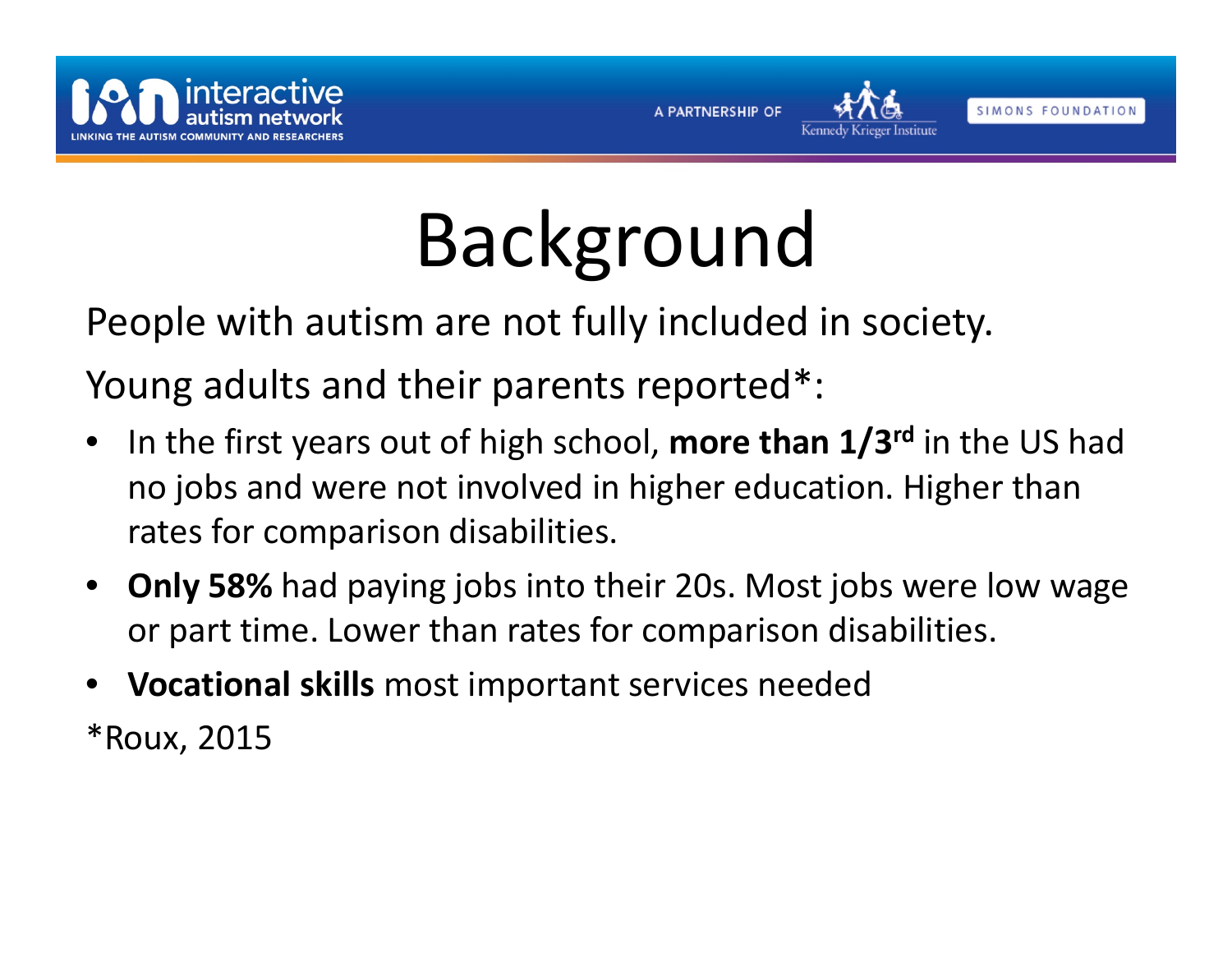





# Background

 $\triangleright$  Little research has focused on how people with autism use technology in their day‐to‐day lives and whether that technology is accessible to them to meet their occupational, economic, entertainment, and information needs.\*



\*Cohen, 2015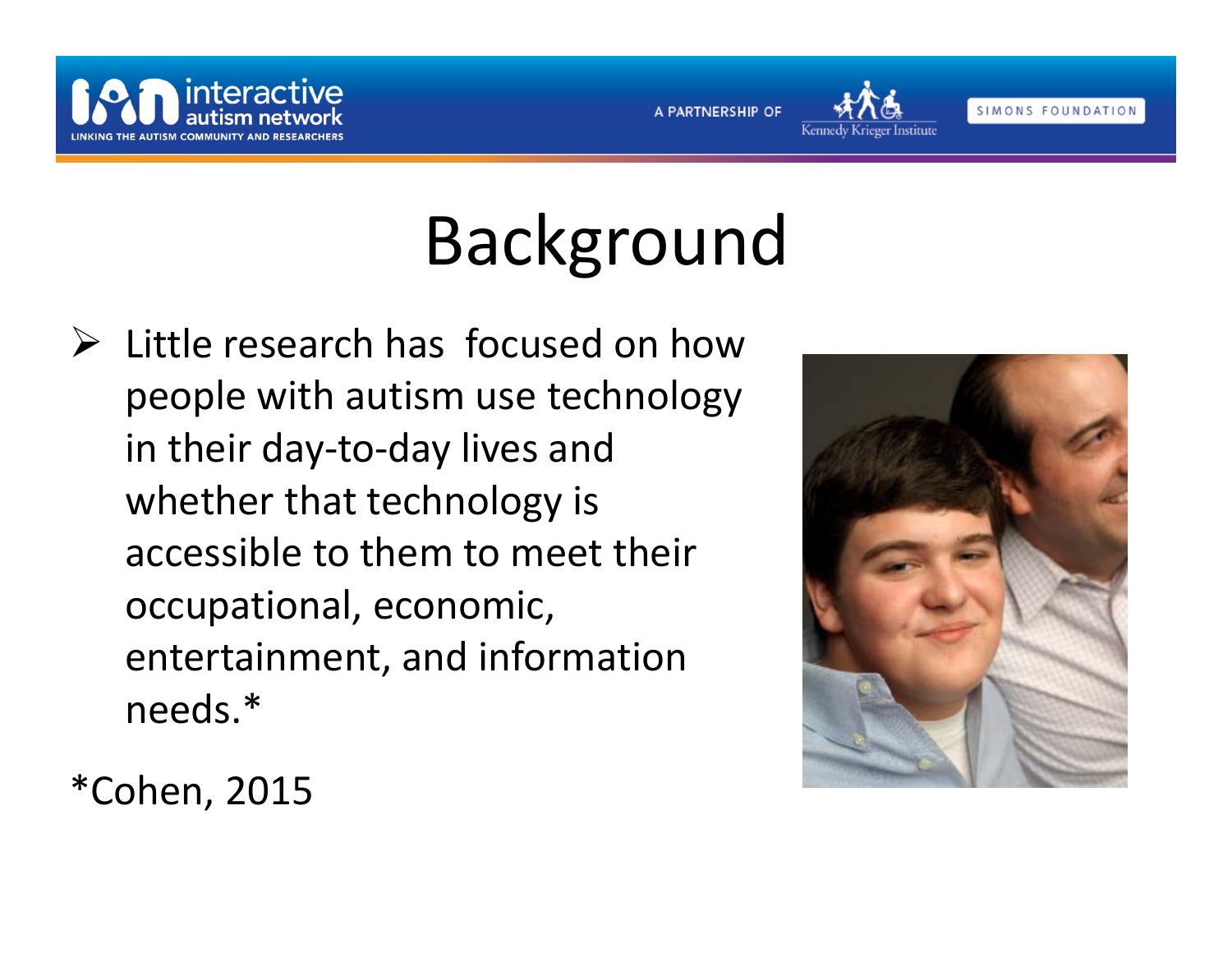







# **Objectives**

To find out whether web use is <sup>a</sup> barrier by looking at:

- •Which teens with autism were using the web
- $\bullet$ Whether they could use that technology successfully

To determine the extent of problematic behaviors:

 $\bullet$ Parents' concerns with their teens' online behaviors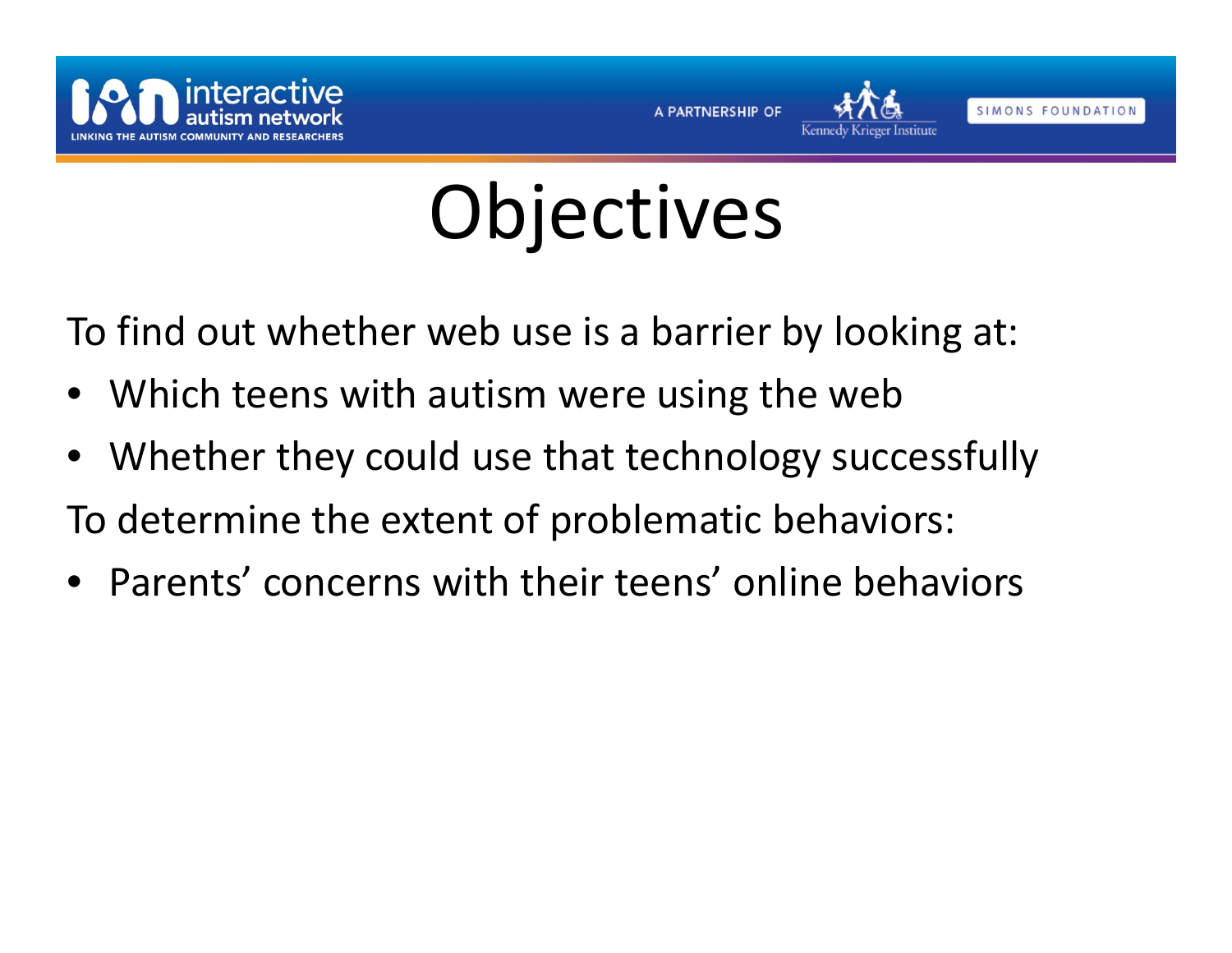



# Methods

- Anonymous online 80‐question survey
- Administered to parents of children ages 13‐17 living in the US with and without autism
- Subjects were recruited:
	- with the assistance of the Interactive Autism Network (IAN) Research Database and Community at the Kennedy Krieger Institute, Baltimore
	- social media
- September October 2015
- University of Baltimore IRB: Exempt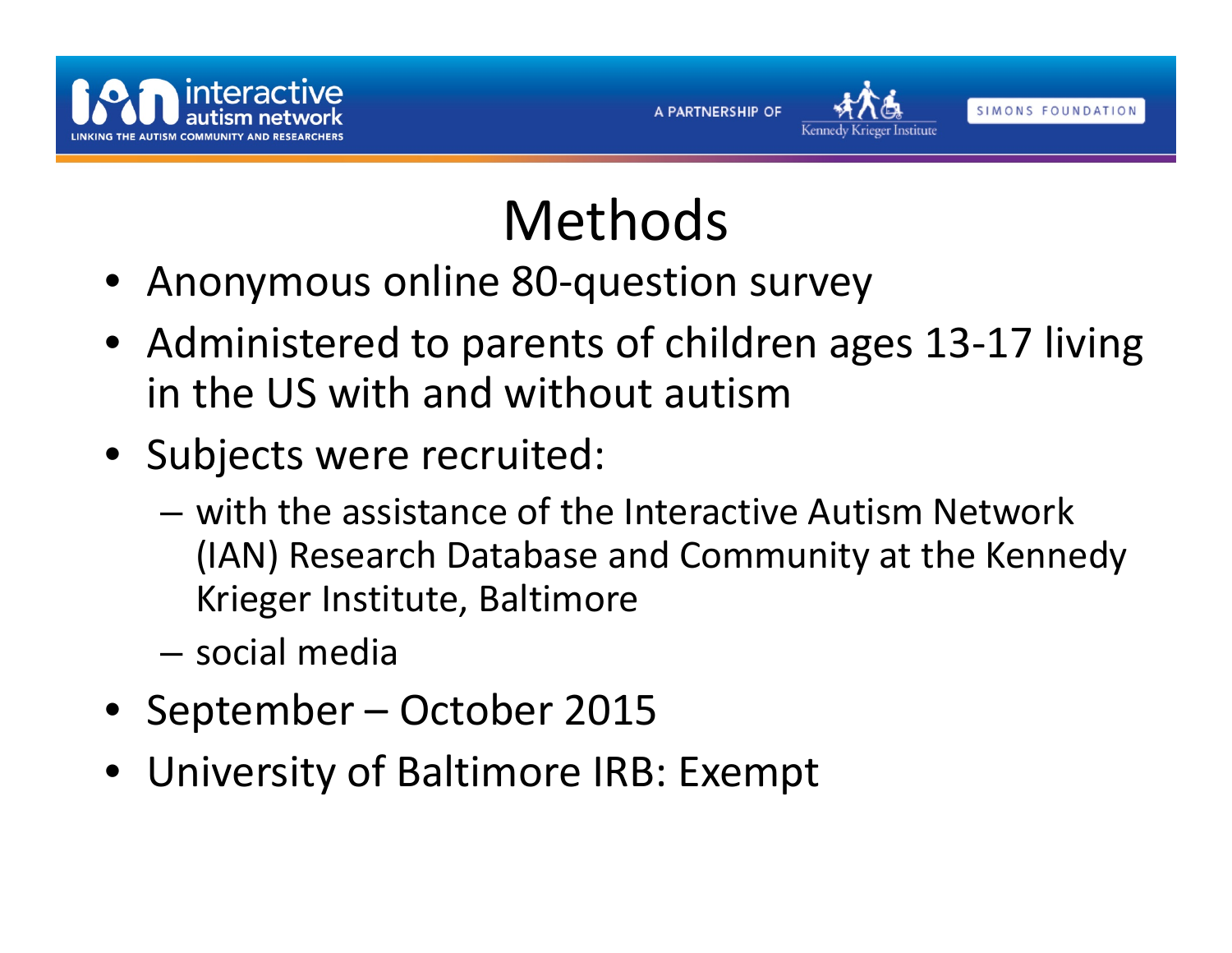



# Participants

- Completed surveys <sup>=</sup> 347
- Groups:
	- – $-$  Parents reporting on their teens with ASD  $-$ 263 (76%)
	- – Parents reporting on their typically‐ developing teens (TD) – 84 (24%)
- Male‐to‐female gender ratios
	- ASD (5.9:1) within expected range
	- TD (1:1)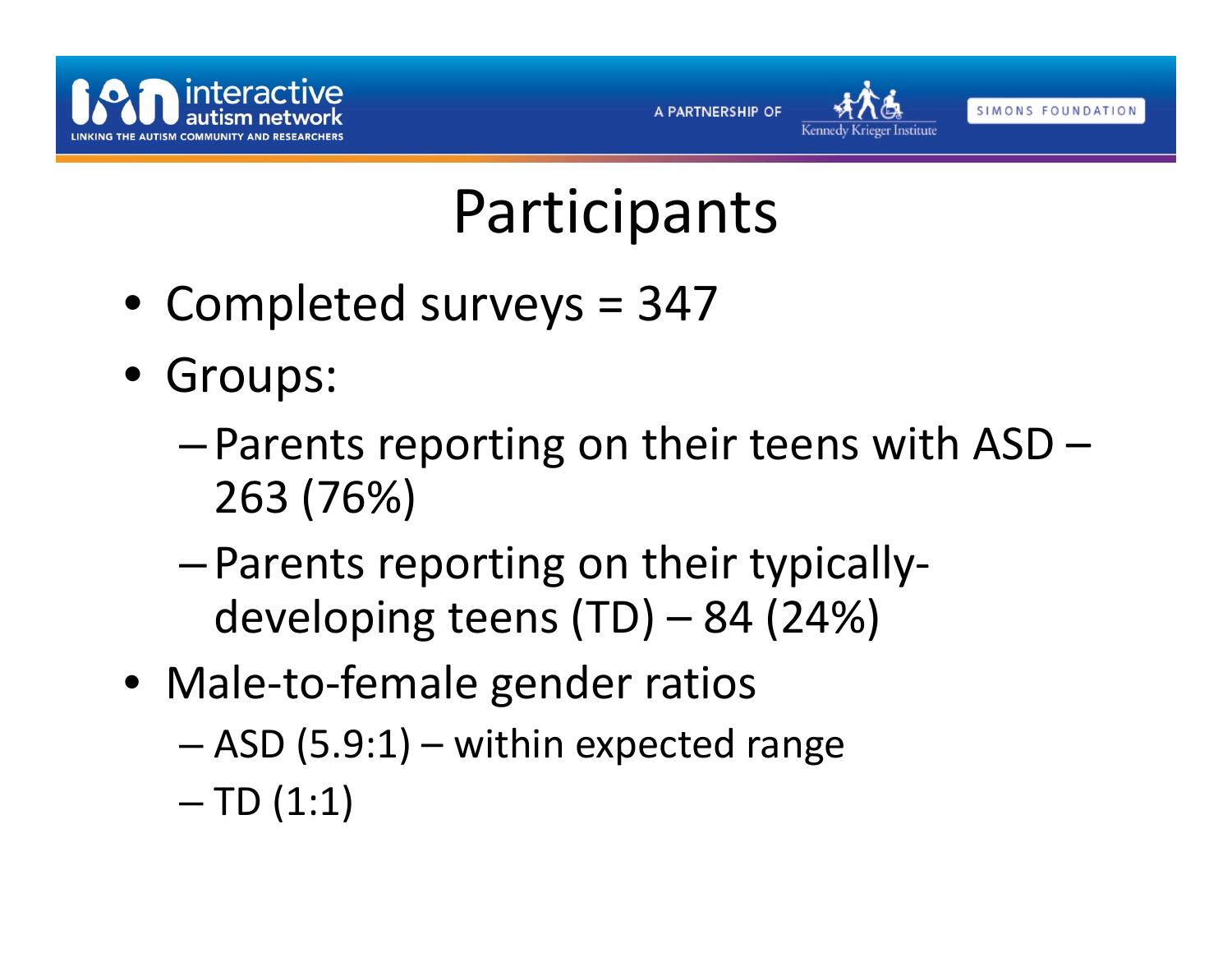



SIMONS FOUNDATION

Analysis

Analysis groups (n=347):

- • **ASD Normal** (129/37%) ‐ Teens with ASD and parent‐reported normal or higher intellectual ability
- $\bullet$  **ASD Low** (134/39%) ‐ Teens with ASD and parent‐reported below‐normal intellectual ability
- • **TD** (84/24%) ‐ Typically‐developing teens with parent‐reported normal or higher intellectual ability

No statistically significant differences between the groups in demographic characteristics (skewed toward higher SES)

Statistical model used Logistic Regression controlling for age, gender, white (vs. non‐white), Hispanic (vs. non‐Hispanic)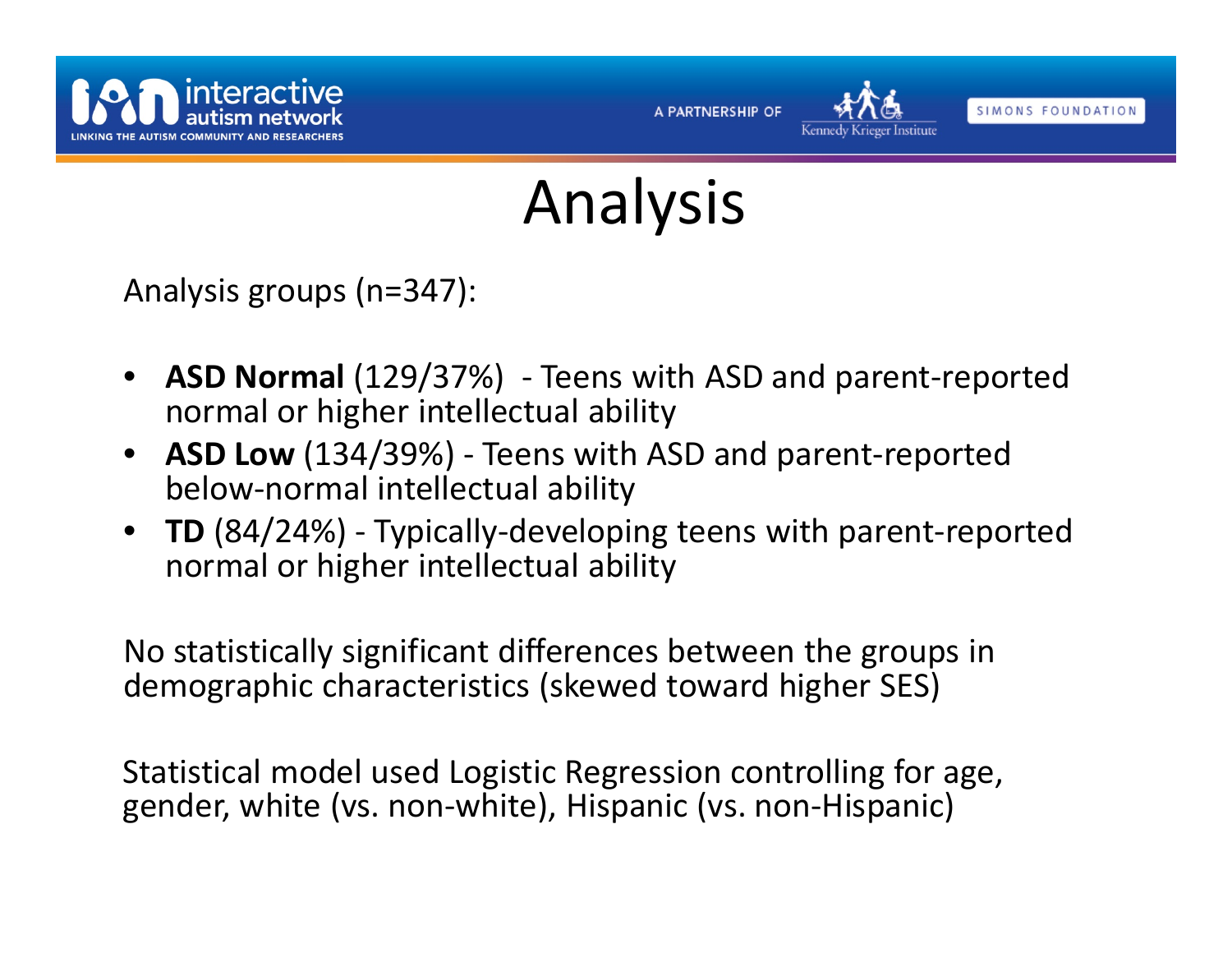



SIMONS FOUNDATION

# *Does your teen use the internet or the web (go online)?*

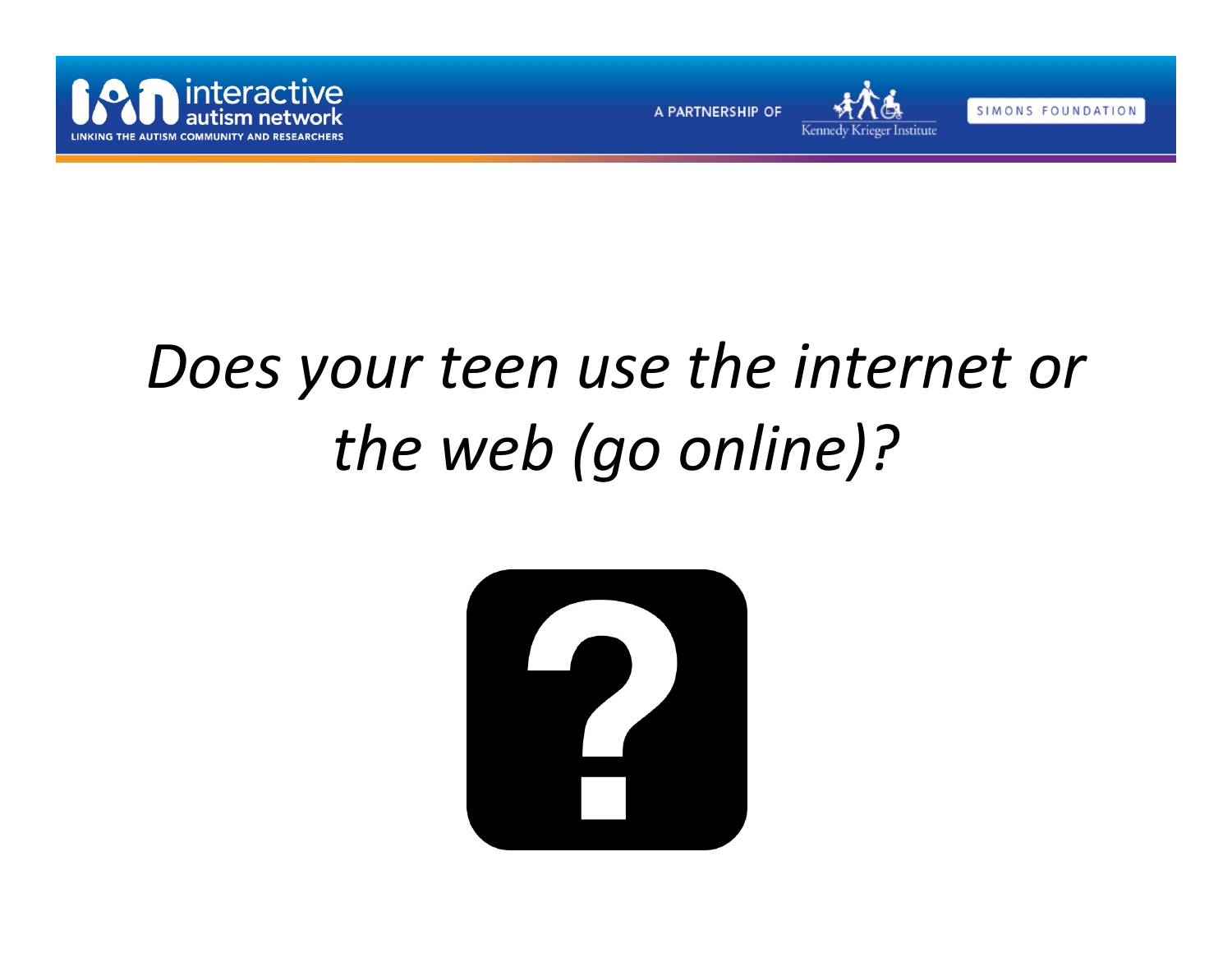



# Which teens are going online?

**Almost all teens going online:**

- • $\bullet$  TD  $-$  99%
- ASD Normal 99%
- • $\bullet$   $\;$  ASD Low  $-$  89%



Kennedy Krieger Institute

#### **Why not?**

- •• No ability (5)
- •• No interest (5)
- •Only watches videos (2)
- $\bullet$ Other (2)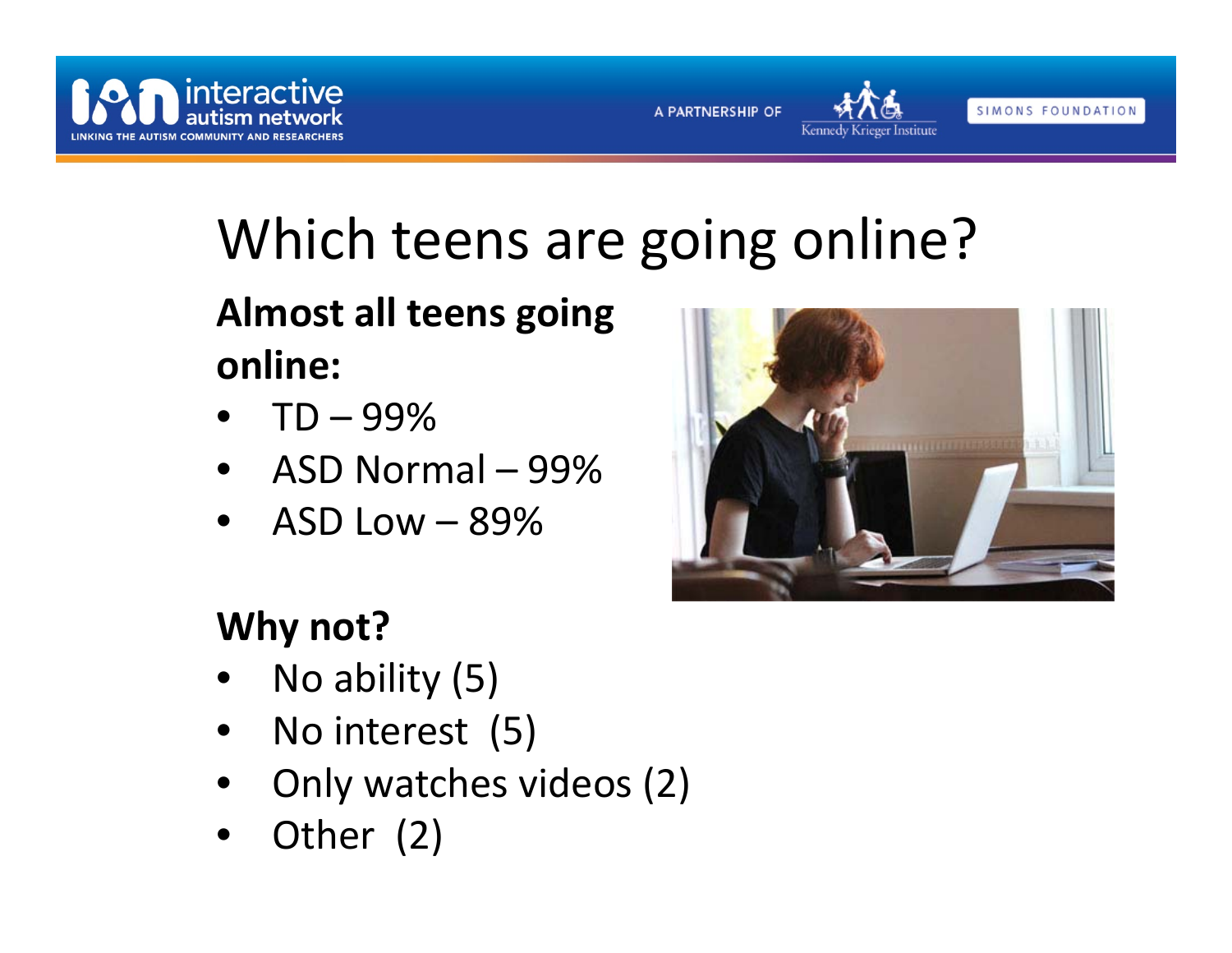





### *Does your teen have problems with common web tasks?*

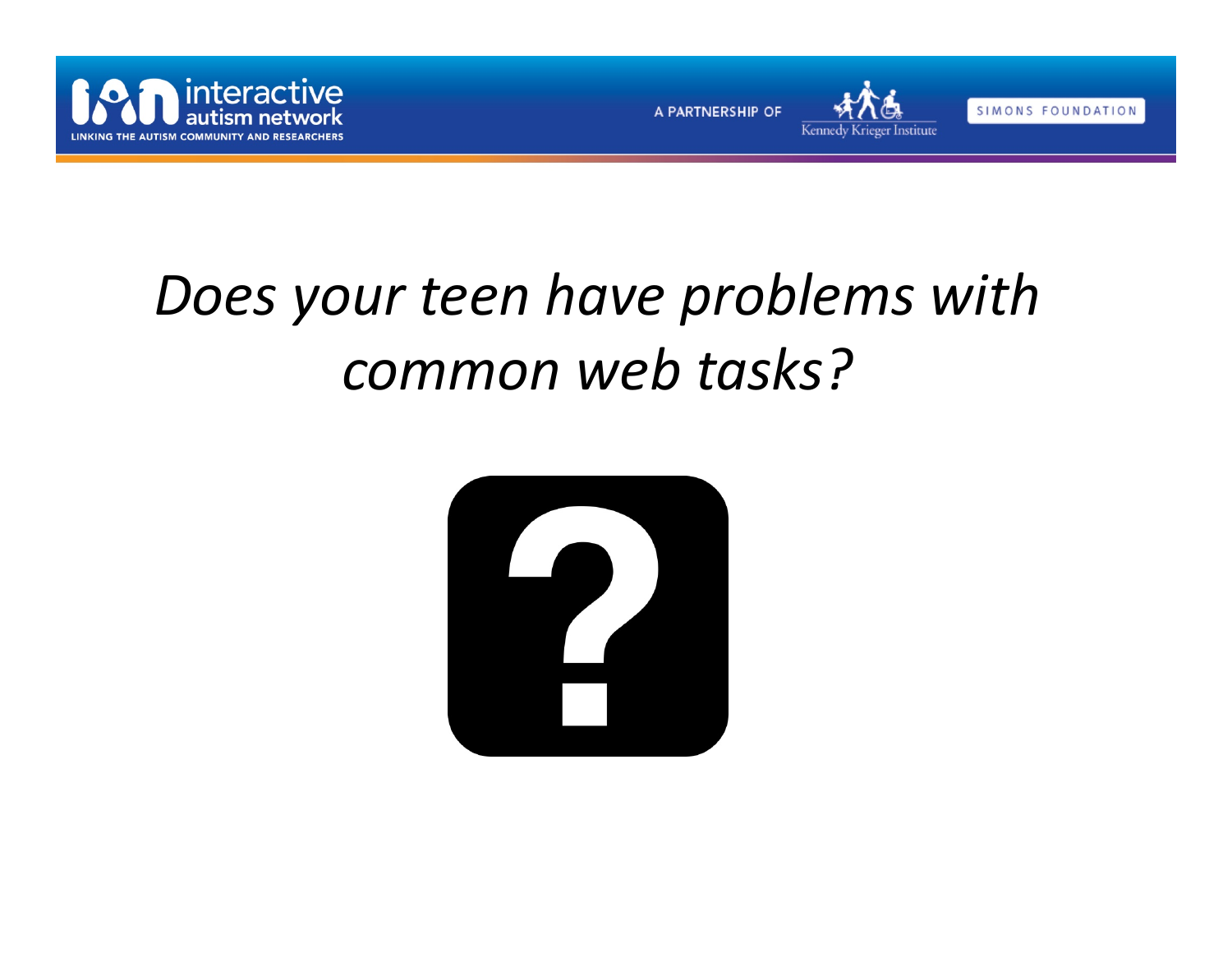



#### Common web tasks: **Filling in web forms**

Teens with ASD had significantly more difficulty filling in forms, with ASD Low group having the most difficulty.



| <b>Job Application</b>                                                                                        |  |
|---------------------------------------------------------------------------------------------------------------|--|
| Name *<br>First<br>Last                                                                                       |  |
| <b>Fmail</b> +                                                                                                |  |
| Phone -<br>٠<br>٠<br>$-$<br>$\overline{1}$<br>1111                                                            |  |
| What position are you applying for? *<br>$Job 1 -$<br>Available start date -                                  |  |
| 面<br>Virvin<br><b>MM</b><br>nn                                                                                |  |
| What is your current employment status? •<br><b>Employed</b><br>Self-Employed<br><b>Unemployed</b><br>Student |  |
| How do you prefer to submit your resume? *<br><sup>®</sup> Upload file<br>Provide URL                         |  |
| <b>Upload your resume</b>                                                                                     |  |

|                                | ASD-Low   | ASD-      | <b>TD</b> | Difference between all          | <b>ASD-Normal</b> |
|--------------------------------|-----------|-----------|-----------|---------------------------------|-------------------|
|                                | $n = 117$ | Normal    | $n = 83$  | groups                          | vs. TD            |
|                                |           | $n = 127$ |           |                                 |                   |
| <b>Filling in web</b><br>forms | 57%       | 20%       | 4%        | $\chi^2$ =84.54; p<.001; d.f.=6 | $p=.004$          |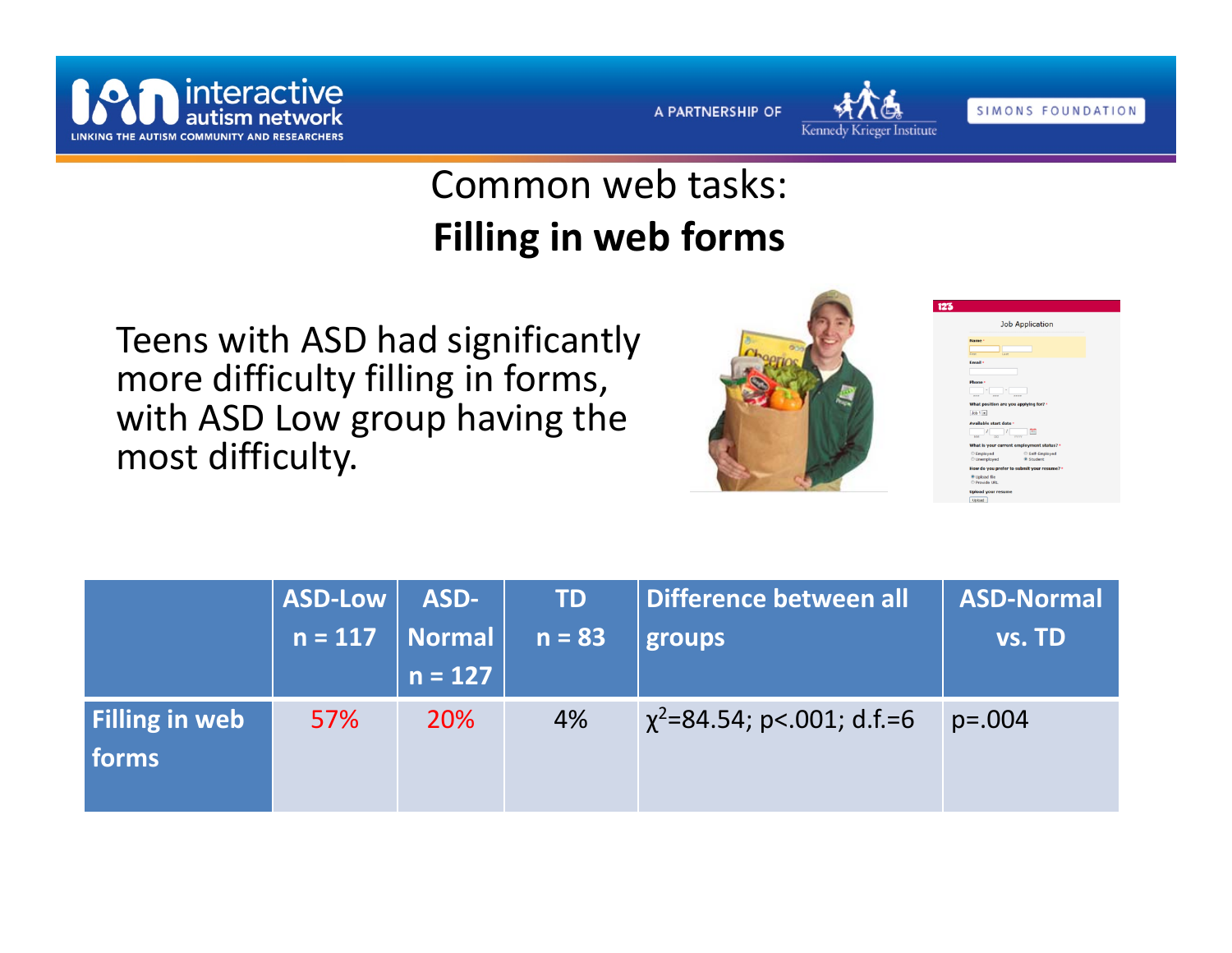





#### Common web tasks: **Finding information on <sup>a</sup> webpage**

Teens with ASD had significantly more difficulty finding information on <sup>a</sup> webpage, with ASD Low group having the most difficulty.

|                  | <b>ASD Low</b> | <b>ASD</b> | <b>TD</b> | Difference between all          | ASD-          |
|------------------|----------------|------------|-----------|---------------------------------|---------------|
|                  | $n = 117$      | Normal     | $n = 83$  | groups                          | <b>Normal</b> |
|                  |                | $n = 127$  |           |                                 | vs. TD        |
| Finding          | 42%            | 17%        | 6%        | $\chi^2$ =50.14; p<.001; d.f.=6 | $p=.007$      |
| information on a |                |            |           |                                 |               |
| webpage          |                |            |           |                                 |               |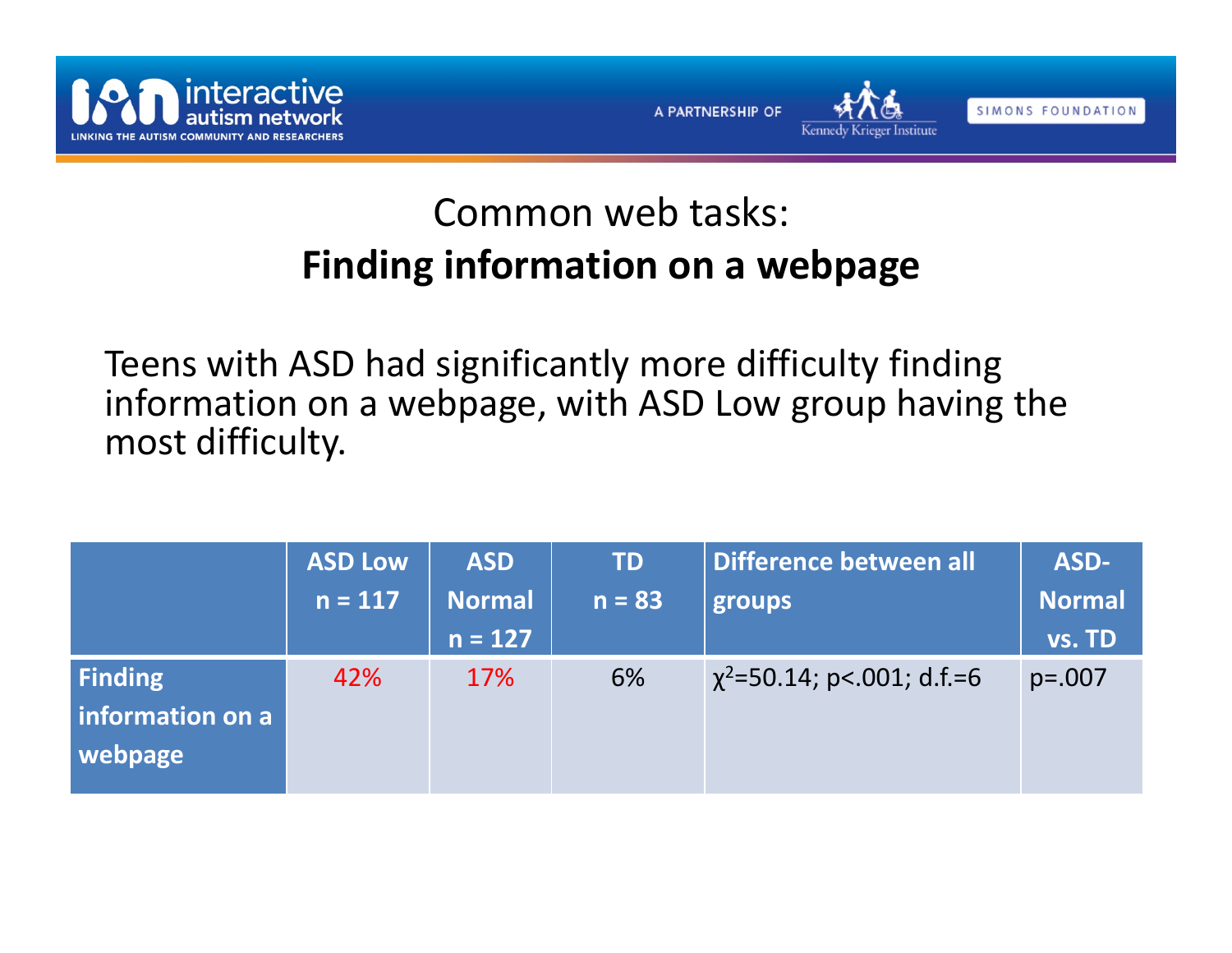



#### Common web tasks: **Using search engines**

ASD Low group had significantly more difficulty **using search engines**.



|                                | <b>ASD Low</b> | <b>ASD</b> | <b>TD</b> | Difference between all          | <b>ASD</b>    |
|--------------------------------|----------------|------------|-----------|---------------------------------|---------------|
|                                | $n = 117$      | Normal     | $n = 83$  | groups                          | <b>Normal</b> |
|                                |                | $n = 127$  |           |                                 | vs. TD        |
| <b>Using search</b><br>engines | 28%            | 10%        | 4%        | $\chi^2$ =36.99; p<.001; d.f.=6 | <b>NS</b>     |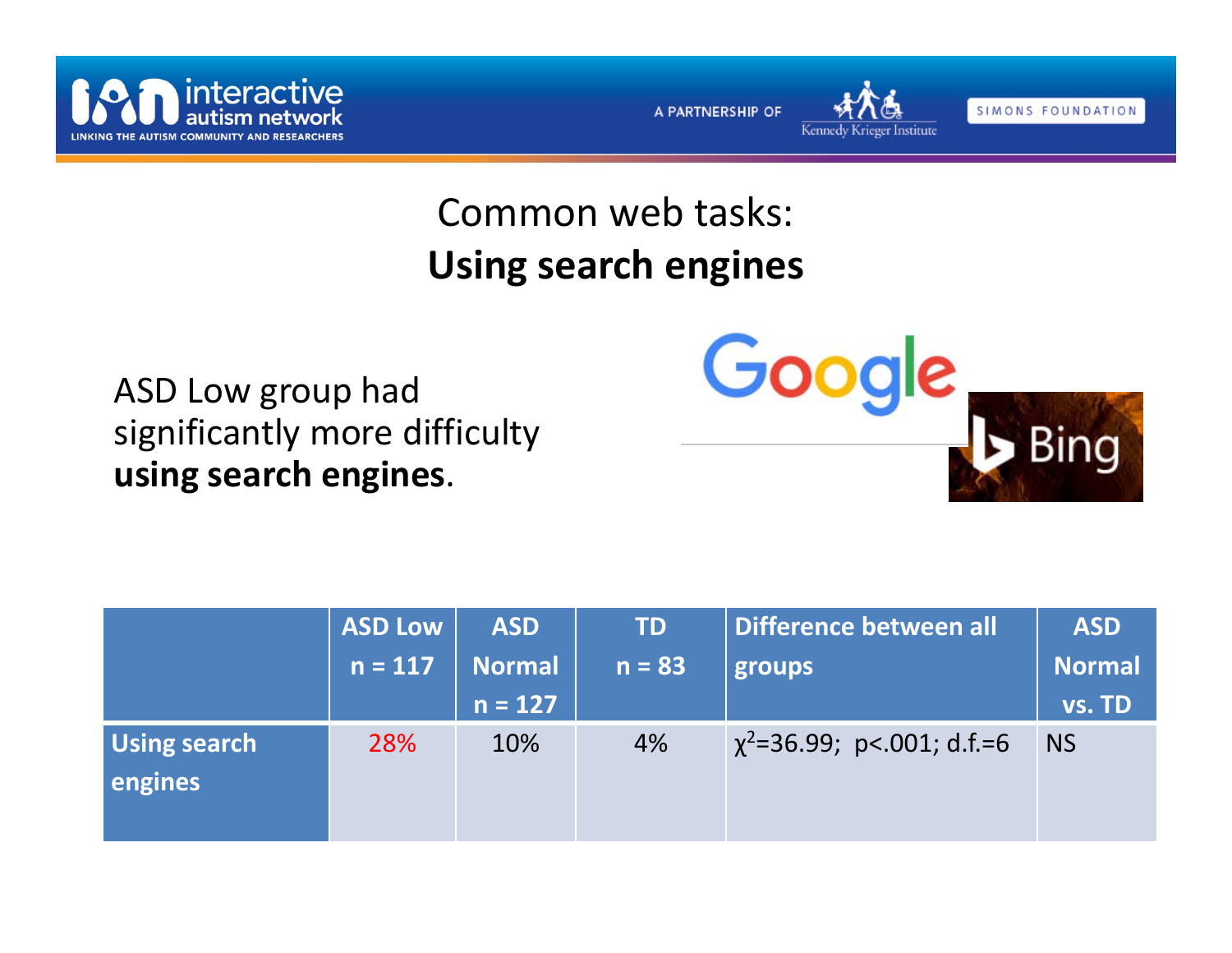



Kennedy Krieger Institute



#### Common web tasks: **Switching between websites or webpages**

#### ASD Low group had significantly more difficulty.

|                                                        | <b>ASD Low</b><br>$n = 117$ | <b>ASD</b><br><b>Normal</b> | <b>TD</b><br>$n = 83$ | Difference between all<br>groups | <b>ASD</b><br><b>Normal</b> |
|--------------------------------------------------------|-----------------------------|-----------------------------|-----------------------|----------------------------------|-----------------------------|
|                                                        |                             | $n = 127$                   |                       |                                  | vs. TD                      |
| <b>Switching</b><br>between<br>websites or<br>webpages | 15%                         | 5%                          | 1%                    | $\chi^2$ =26.33; p<.001; d.f.=6  | <b>NS</b>                   |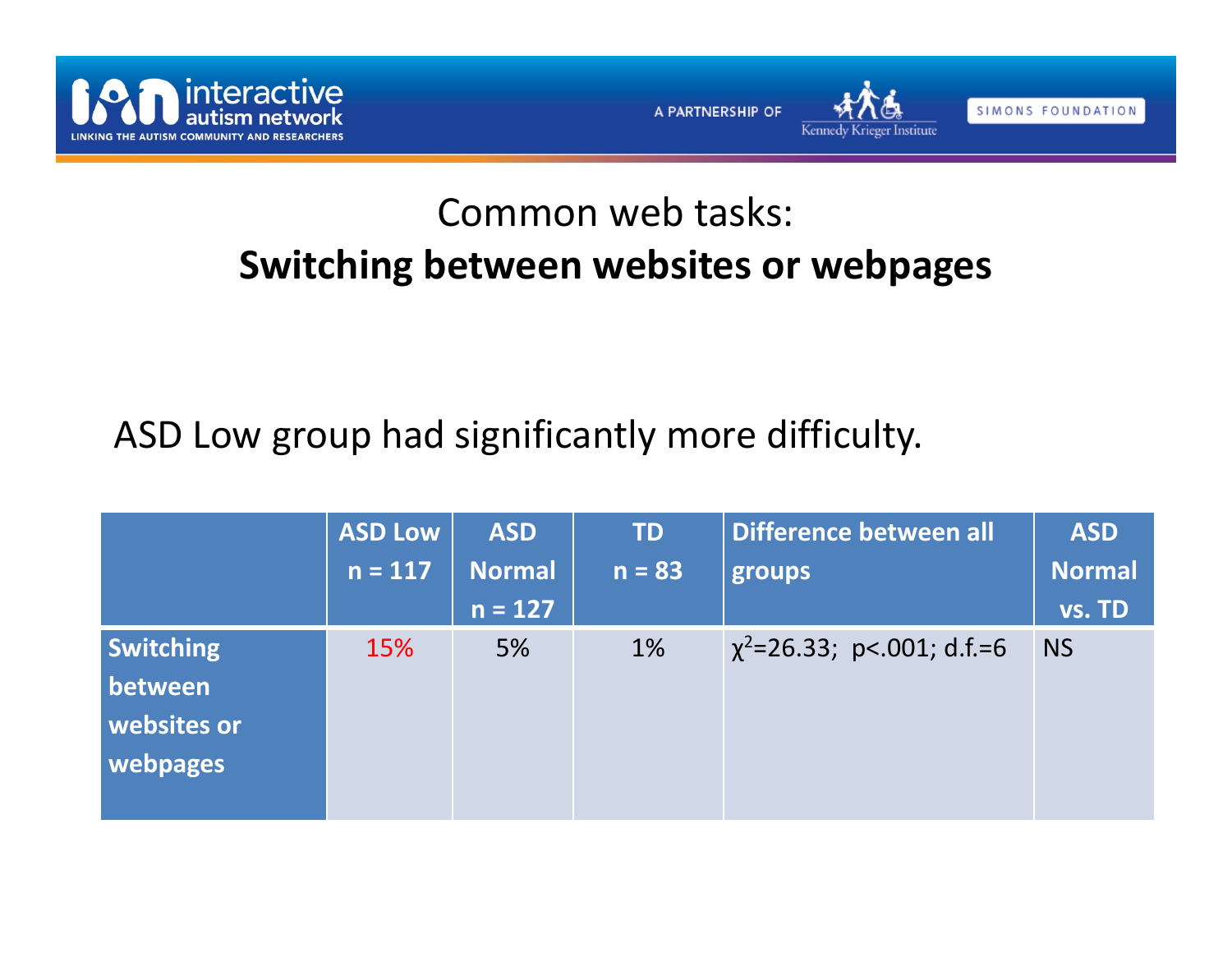





## *What are your concerns with your teen's online behavior and safety?*

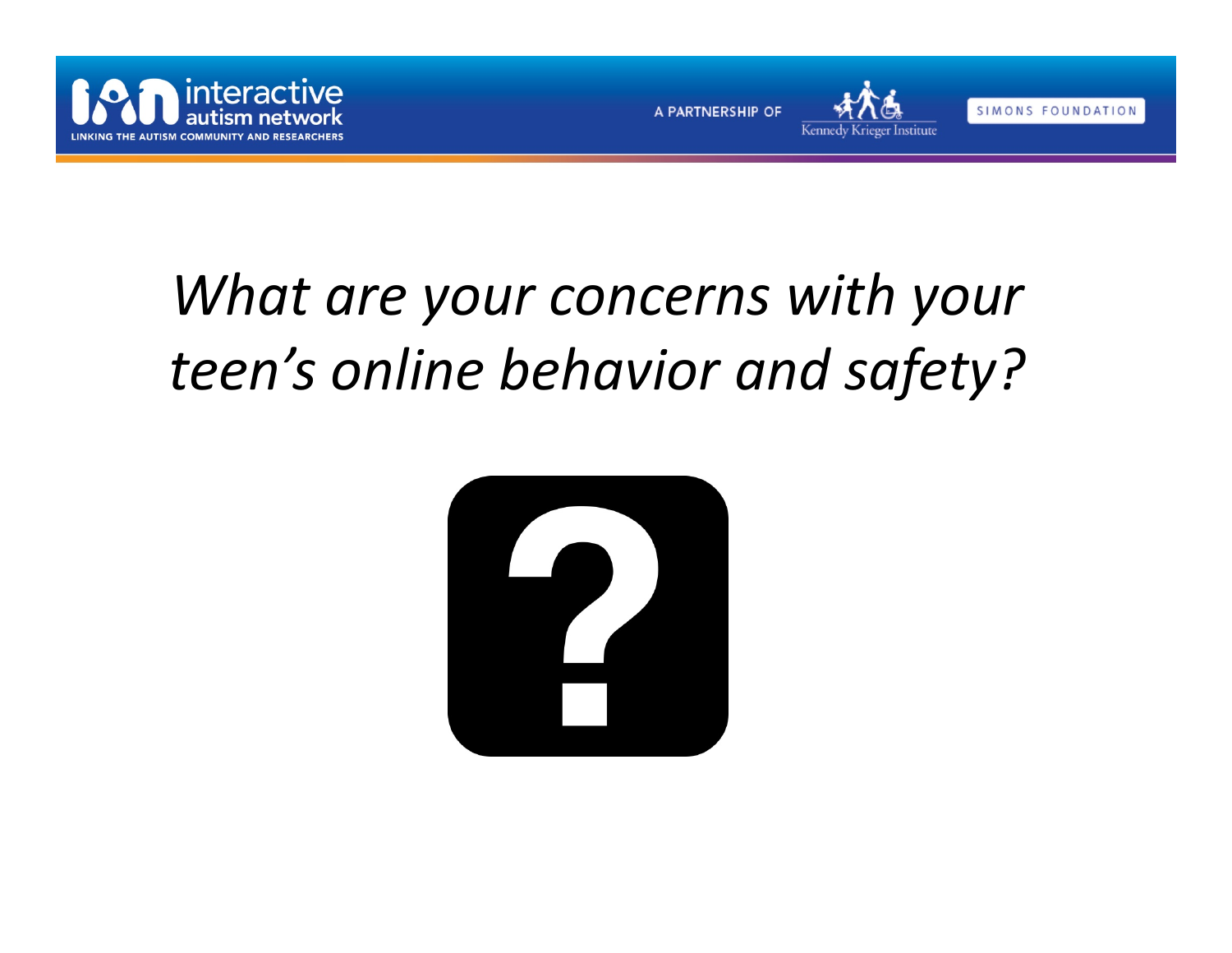

Communication/judgment : Does your child **purchase online offers or online subscriptions or sign up for websites that he/she shouldn't** ?

A PARTNERSHIP OF

Important problem for all groups, with ASD Low having the most problematic behavior.



Kennedy Krieger Institute

SIMONS FOUNDATION

|                                            | <b>ASD Low</b> | <b>ASD</b><br><b>Normal</b> | <b>TD</b> | Difference between all   ASD-<br>groups    | <b>Normal</b><br>vs. TD |
|--------------------------------------------|----------------|-----------------------------|-----------|--------------------------------------------|-------------------------|
| Inappropriate<br>purchasing<br>and joining | 53%            | 35%                         | 19%       | $\chi^2$ =14.65; p=.023; d.f.=6   p = 0.05 |                         |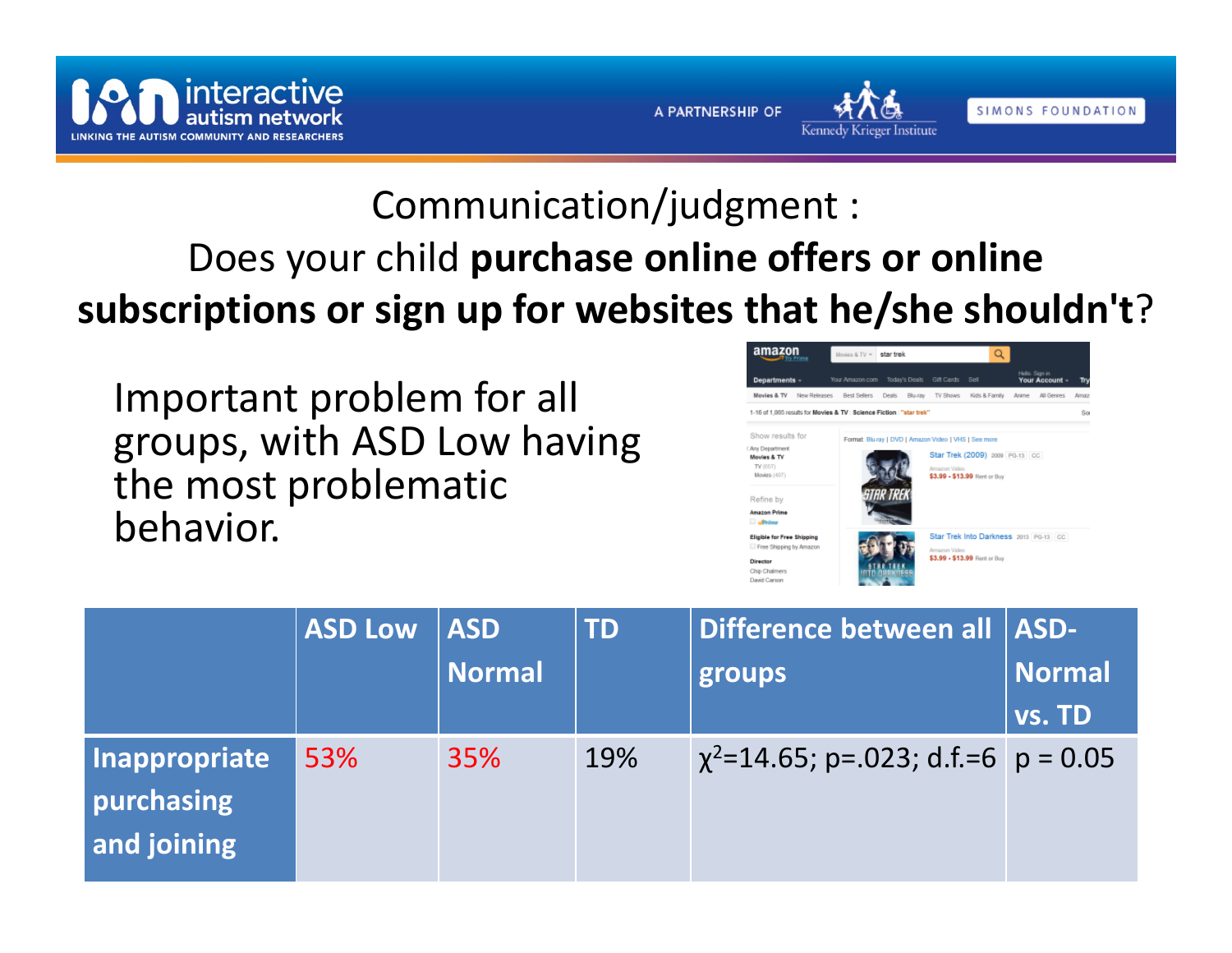





Communication/judgment :

In the past year, has your child been **taken advantage**

**of or bullied** on social media, photo sharing sites,

discussion forums, or chat rooms?

**Cyber bullying** a problem for all groups, but no statistically significant difference between groups.

- • Bullying a problem for individuals with ASD (38% past month/63% lifetime) (Zablotsky, 2014)
- • Kowalski (2011) showed that parents of teens with ADHD and Asperger's unaware of cyber bullying occurrence and don't discuss with teens.

|                       | <b>ASD Low</b> | <b>ASD</b><br>  Normal | <b>TD</b> | Difference between all   ASD<br>groups | Normal vs.<br><b>TD</b> |
|-----------------------|----------------|------------------------|-----------|----------------------------------------|-------------------------|
| <b>Cyber bullying</b> | 15%            | 25%                    | 14%       | <b>NS</b>                              | <b>NA</b>               |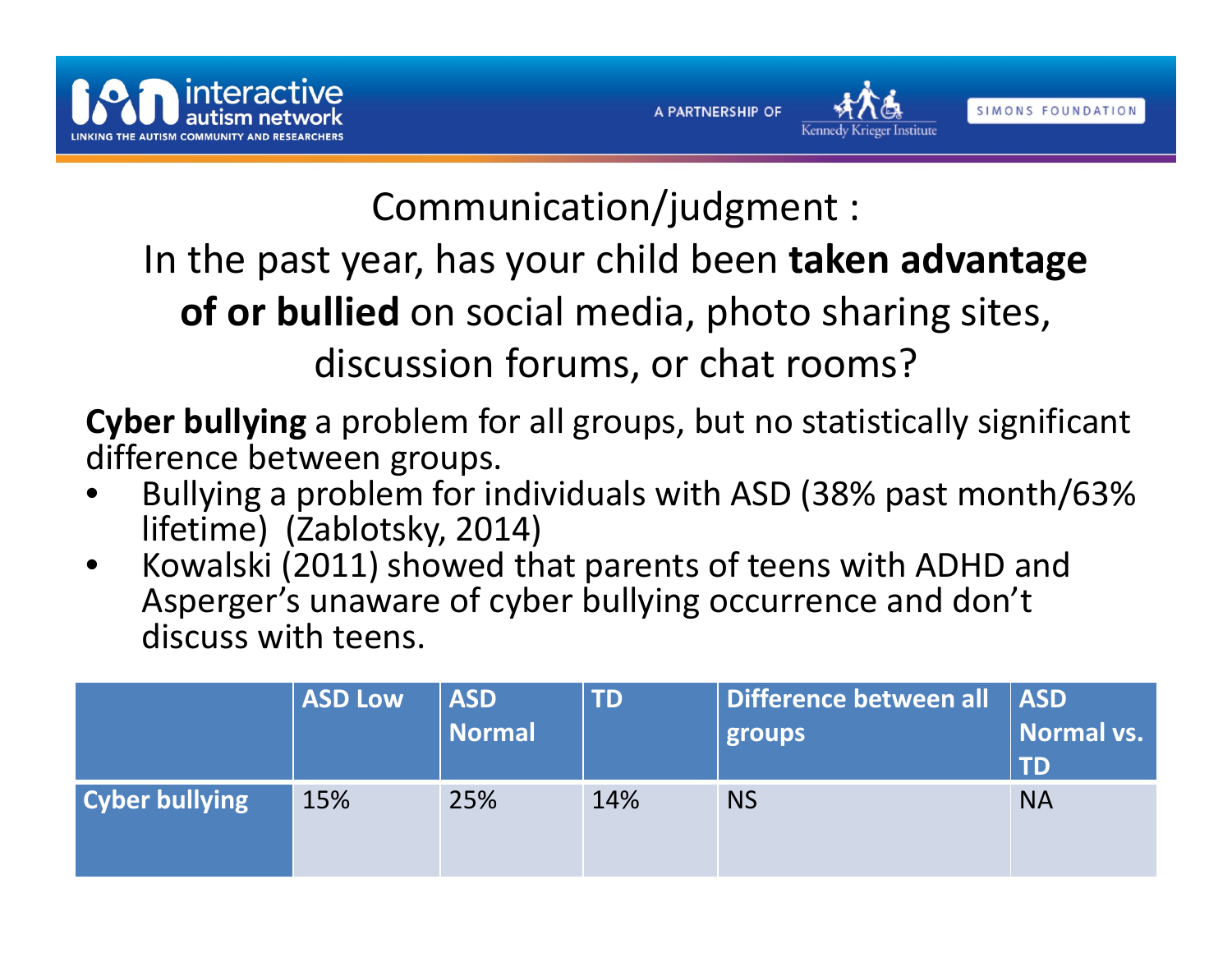

#### Communication/judgment : Are you concerned about the **content of your child's comments or postings on social media** ?

Behavior a problem for all groups, but no statistically significant difference between groups.

|                   | ASD Low   ASD |               | <b>TD</b> | Difference between   ASD |            |
|-------------------|---------------|---------------|-----------|--------------------------|------------|
|                   |               | <b>Normal</b> |           | all groups               | Normal vs. |
|                   |               |               |           |                          | <b>TD</b>  |
| <b>Comment or</b> | 51%           | 44%           | 41%       | <b>NS</b>                | <b>NA</b>  |
| posting           |               |               |           |                          |            |
| <b>content</b>    |               |               |           |                          |            |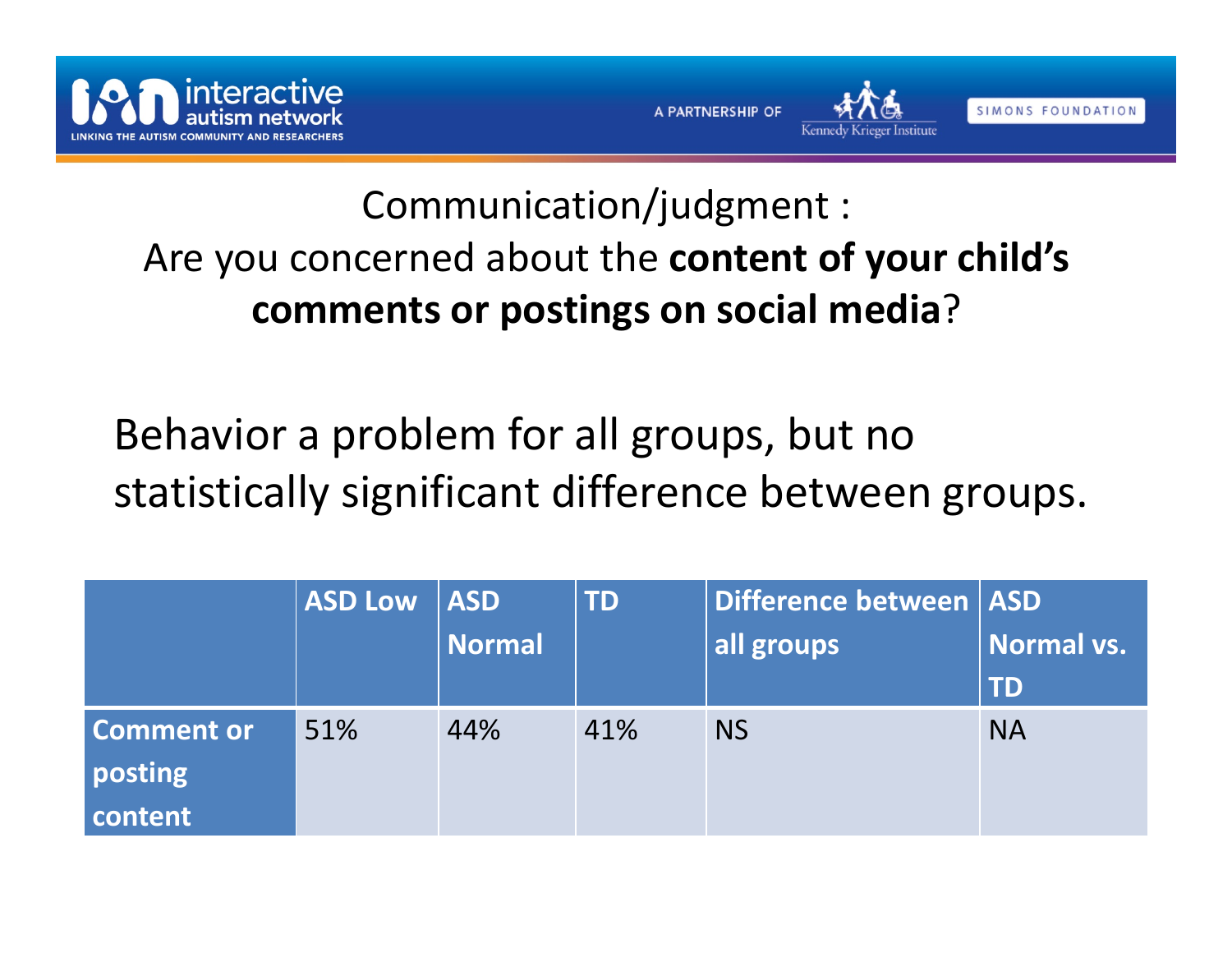

### Behavior:

### Are you concerned about your child's **video viewing habits**?

Behavior a problem for all groups, but especially ASD Normal.

|                                | ASD Low | <b>ASD</b><br><b>Normal</b> | <b>TD</b> | Difference between<br>all groups     | <b>ASD</b><br><b>Normal</b><br><b>vs. TD</b> |
|--------------------------------|---------|-----------------------------|-----------|--------------------------------------|----------------------------------------------|
| <b>Video viewing</b><br>habits | 45%     | 59%                         | 35%       | $\chi^2$ =13.88; p=.031;<br>$d.f.=6$ | $p = 0.006$                                  |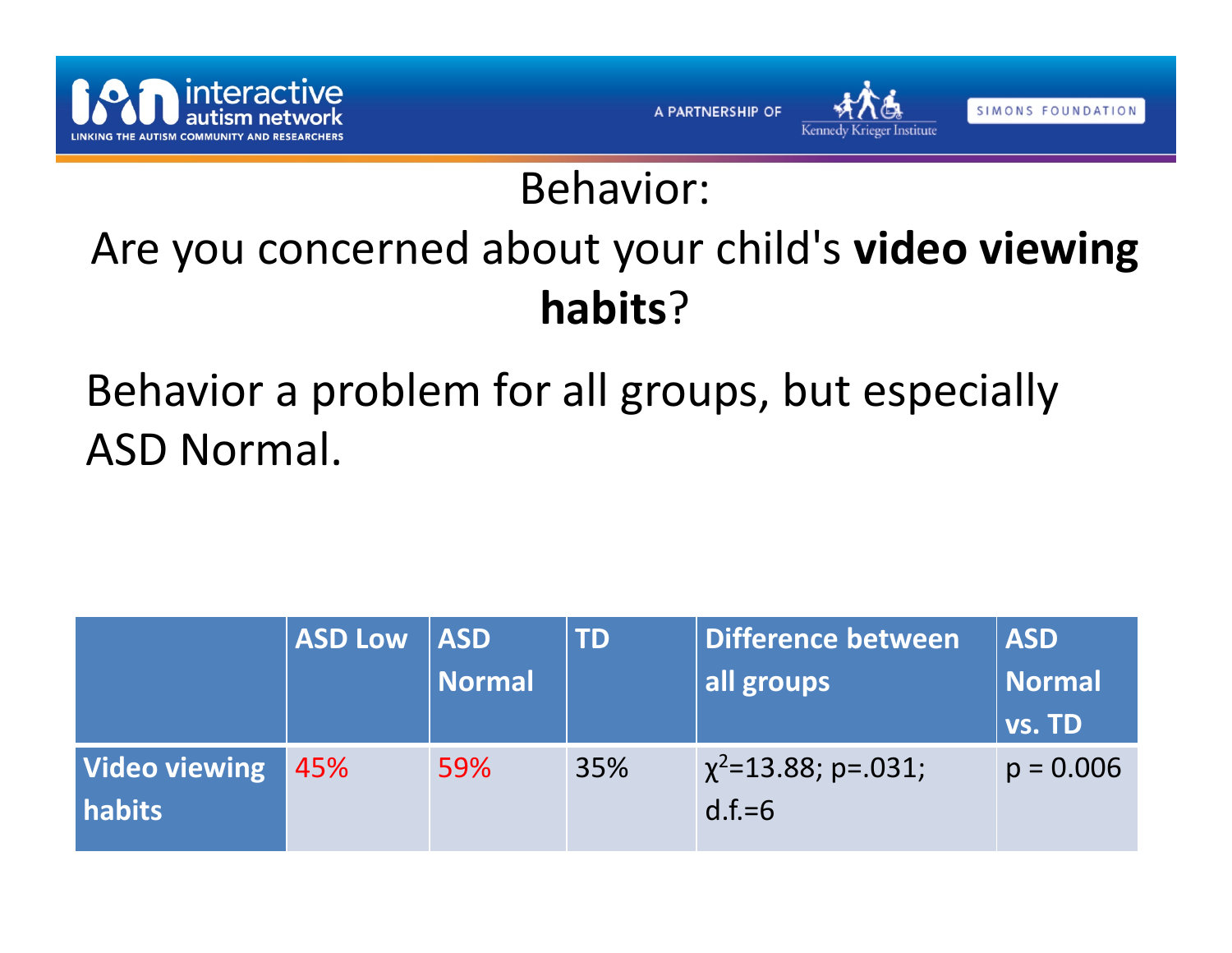

#### Behavior:Are you concerned about your child's **gaming habits**?

A PARTNERSHIP OF

Teens' **gaming habits** were problematic for all groups, but **being male** was the biggest risk factor.



Kennedy Krieger Institute

SIMONS FOUNDATION

|                         | <b>ASD Low</b> | <b>ASD</b><br><b>Normal</b> | <b>TD</b> | Difference between all   ASD<br>groups                  | <b>Normal</b><br>vs. TD |
|-------------------------|----------------|-----------------------------|-----------|---------------------------------------------------------|-------------------------|
| <b>Gaming</b><br>habits | 27%            | 41%                         | 29%       | $\chi^2$ =18.61; p=.005; d.f.=6<br>(gender male p=.005) | <b>NS</b>               |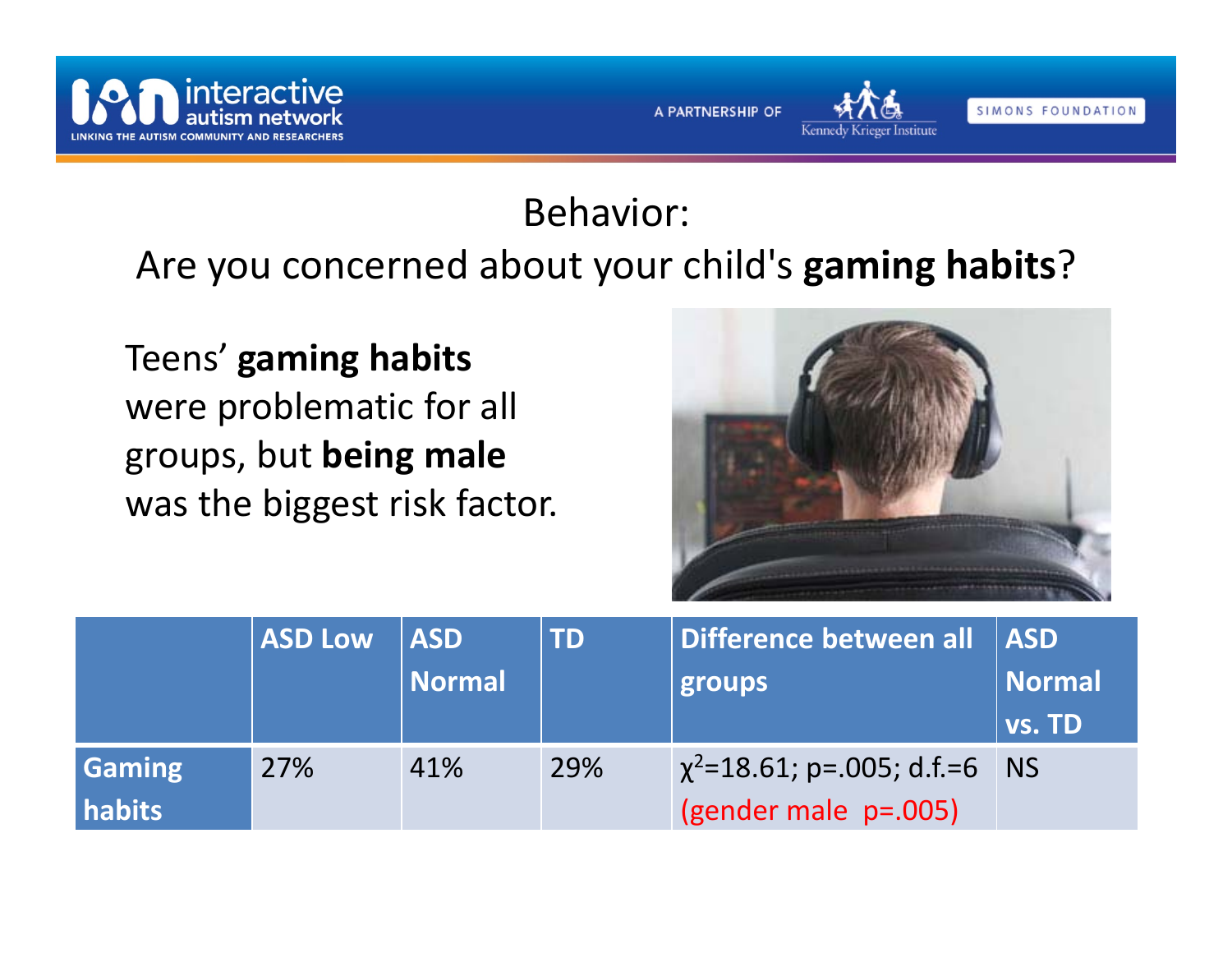



### Concerns of Parents of Teens with ASD

"He spends far too much time playing games, he's addicted to them. If I take the device(s) away he has <sup>a</sup> meltdown."

"He tends to look for videos that are either violent, or that trigger excitement."

"He has had problems in the past about looking at porn and we have to be diligent to keep him from those sites."

"I am afraid that he could get so involved in it, if not being monitored, that he could forget about everything else."

"In the past she's talked to strangers and watched things she shouldn't. I'm very afraid of predators."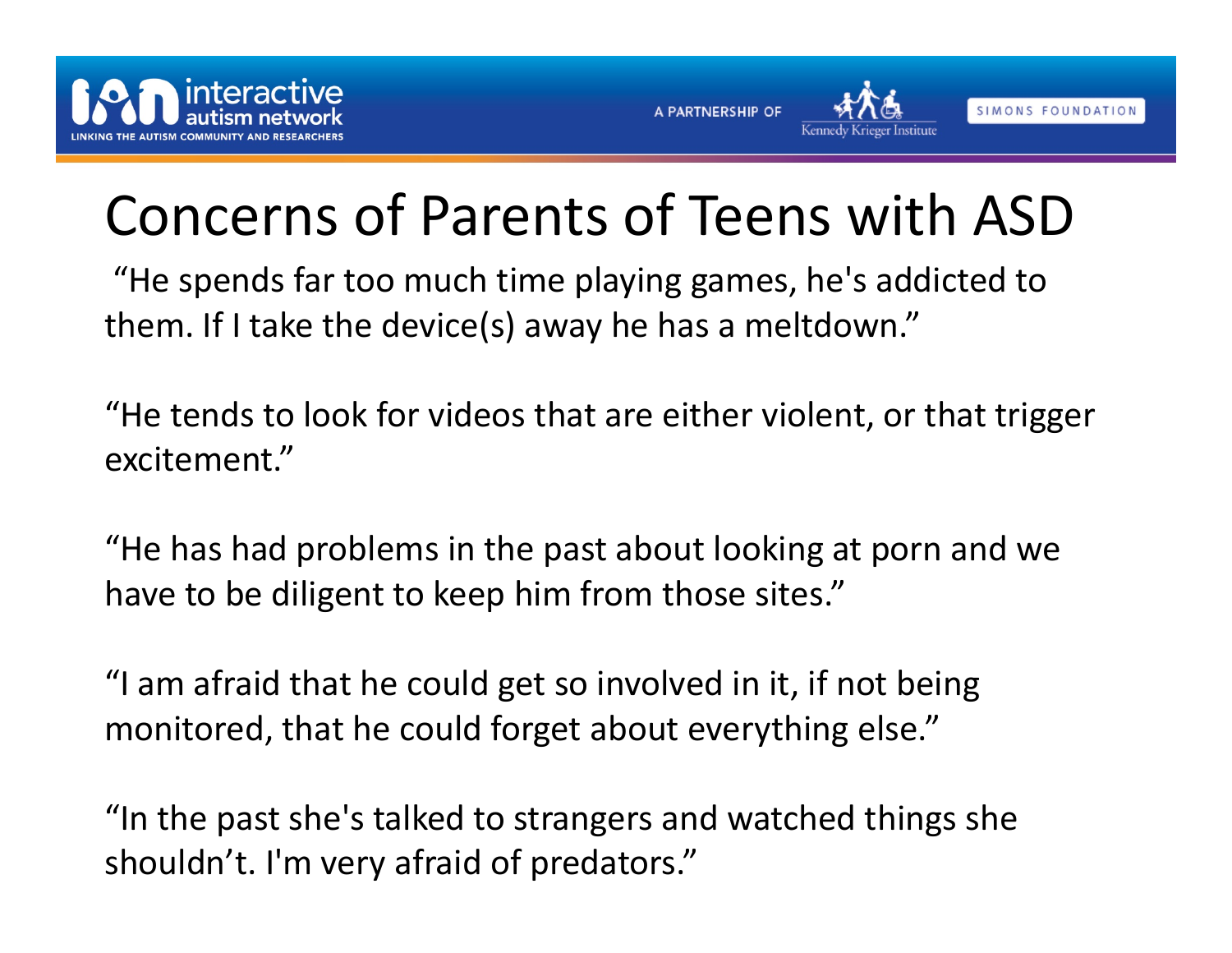



# Summary

- Most of the teens were going online
- • **Performing common web tasks** more difficult for teens with ASD, but especially ASD Low
- **Content of social media postings** was problem across groups
- **Cyber bullying** <sup>a</sup> minor concern of parents for all groups (but underestimated)
- $\bullet$  **Inappropriate joining and purchasing** big problem for all groups, especially ASD Low
- • **Time spent gaming and gaming content** problematic for many **male** teens across groups
- **Time spent watching videos and content** problematic for all groups, but especially ASD Normal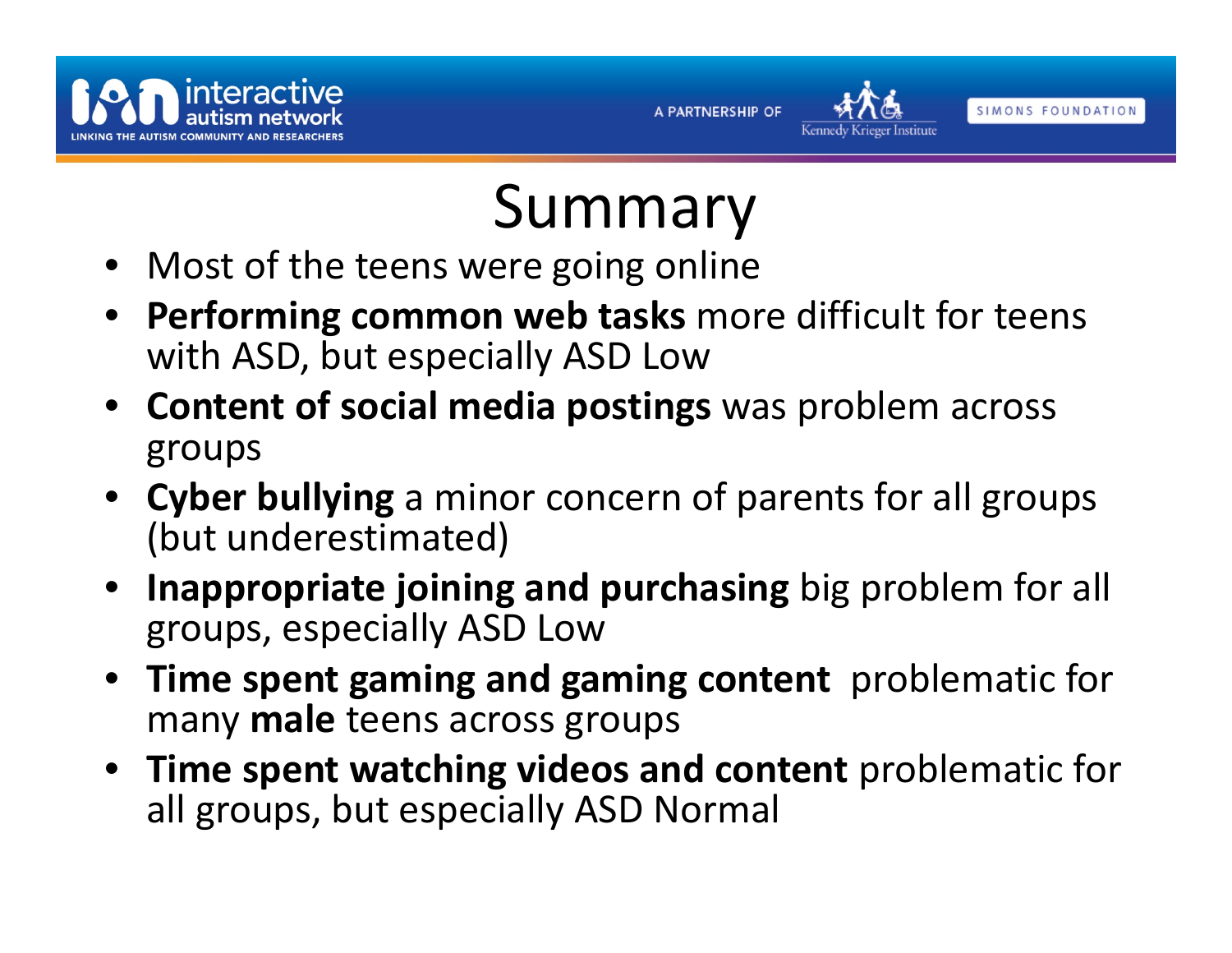



# Acknowledgements

- 
- **Individuals with autism and their parents** and guardians for their generous contribution of time and effort
- **Subjects were recruited with the assistance** of the Interactive Autism Network (IAN) Research Database at the Kennedy Krieger Institute, Baltimore